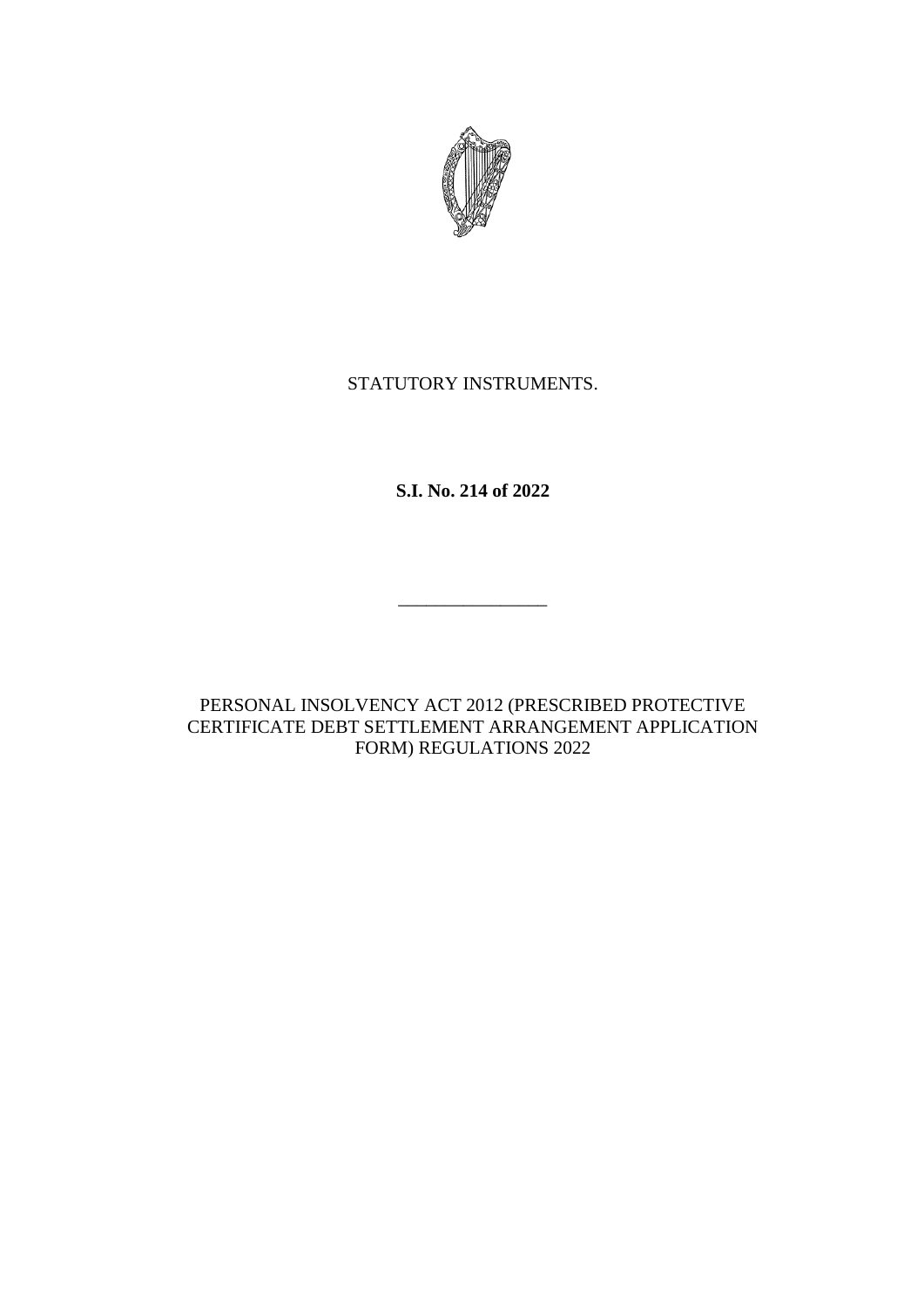#### S.I. No. 214 of 2022

#### PERSONAL INSOLVENCY ACT 2012 (PRESCRIBED PROTECTIVE CERTIFICATE DEBT SETTLEMENT ARRANGEMENT APPLICATION FORM) REGULATIONS 2022

The Insolvency Service of Ireland, in exercise of the powers conferred on it by section 3 of the Personal Insolvency Act 2012 (No. 44 of 2012), hereby makes the following regulations:

1. These Regulations may be cited as the Personal Insolvency Act 2012 (Prescribed Protective Certificate Debt Settlement Arrangement Application Form) Regulations 2022.

2. The form set out in the Schedule to these Regulations is hereby prescribed for the purposes of section 59(2) of the Personal Insolvency Act 2012 (No. 44 of 2012).

3. The Personal Insolvency Act 2012 (Prescribed Protective Certificate Debt Settlement Arrangement Application Form) Regulations 2013 (S.I. No. 332 of 2013) are hereby revoked.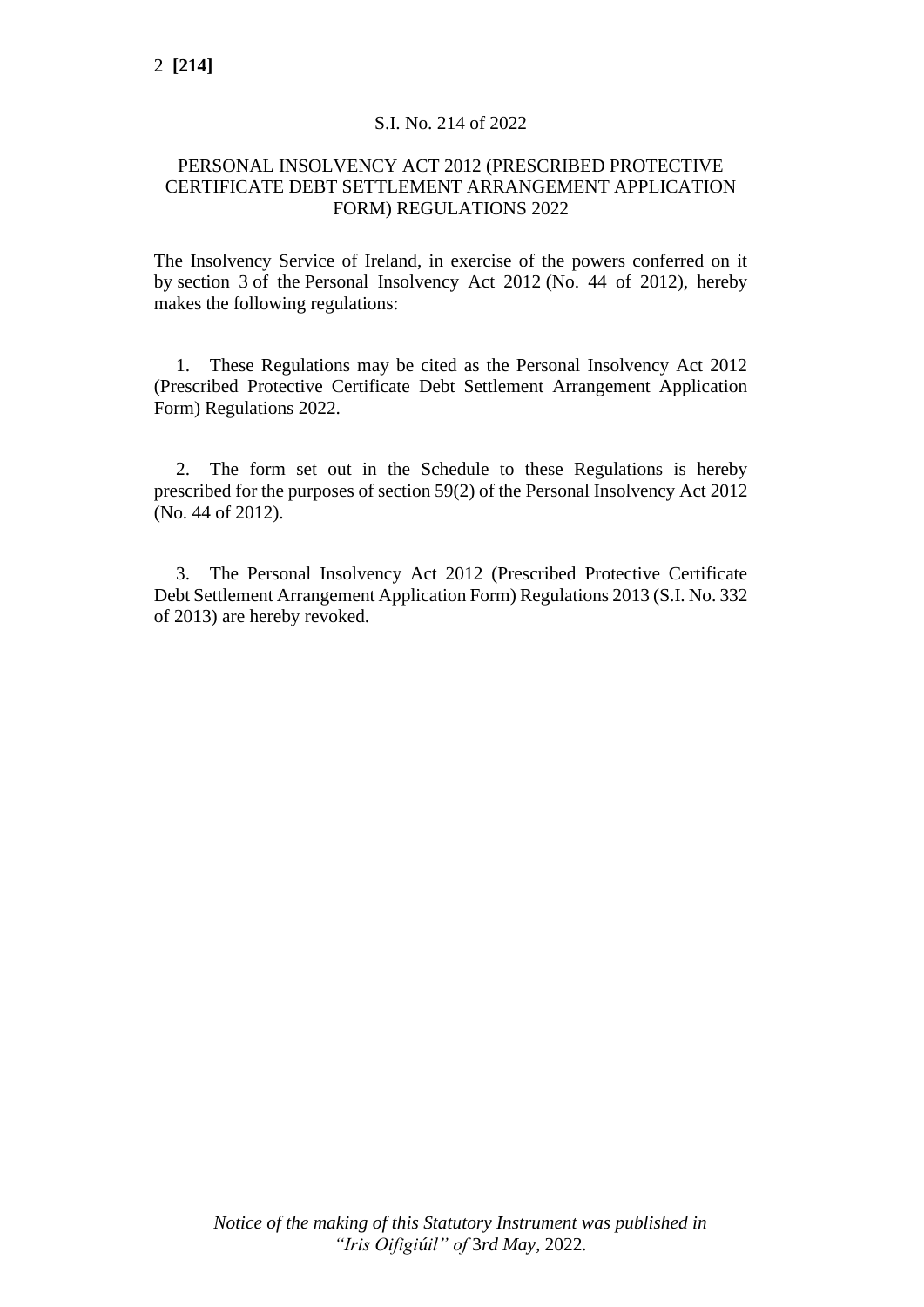**[214]** 3

**Schedule**

ISI Case Reference No.:

# APPLICATION FOR PROTECTIVE CERTIFICATE (DEBT SETTLEMENT ARRANGEMENT)

# \*AN CHÚIRT CHUARDA \*[THE CIRCUIT COURT] \*[THE HIGH COURT] \*PERSONAL INSOLVENCY ACT 2012

\*[………] CIRCUIT \*COUNTY OF [………]

#### IN THE MATTER OF AN APPLICATION UNDER SECTION 61 OF THE PERSONAL INSOLVENCY ACT 2012

AND IN THE MATTER OF [………………………………….] OF [……………………………………………………..],

#### A DEBTOR

\*I/\*We ………………………………………………………… of …………………………………………………………………. County of ………………………………………………………… \*and ……………………………………………………………… of …………………………………………………………………. County of …………………………………………………………

HEREBY APPLY for the making of an order for the issue under section 61(2)(*a*) of the Personal Insolvency Act 2012 of a protective certificate.

Dated 20

\* Delete where inapplicable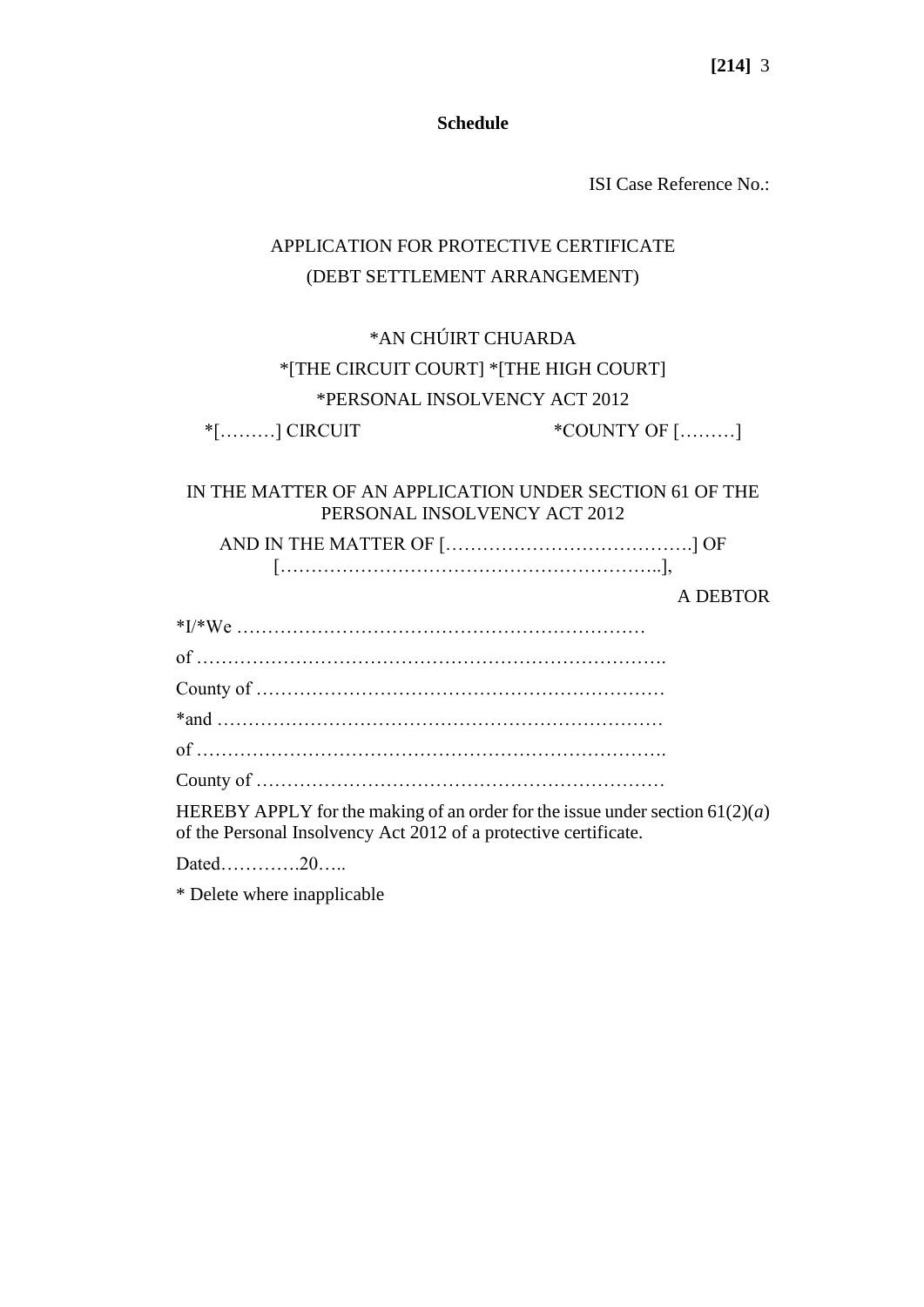#### **Important Information and Statements**

1. Unless otherwise defined in this application form, terms used herein have the same meaning as under the Personal Insolvency Act 2012 (the "Act").

2. This application form has been specified by the Insolvency Service for the purposes of Section 59(2) of the Act.

3. The Insolvency Service may request any further information it requires from a debtor (the "Debtor") or personal insolvency practitioner and defer further consideration of the application until such information is furnished to the Insolvency Service. Failure to furnish such information, within 14 days or such longer period as the Insolvency Service may (at its discretion) permit, will mean that the application shall be deemed to have been withdrawn.

4. Where the personal insolvency practitioner becomes aware of any inaccuracy or omission in this application or any document accompanying this application, he or she is required under section 59(4) of the Act to inform the Insolvency Service of this fact as soon as practicable.

5. The Insolvency Service shall process the Debtor's personal data in accordance with its Privacy Notice which is available on its website, www.isi.gov.ie.

6. The Insolvency Service hereby agrees to the Debtor communicating with the Insolvency Service by electronic means for the purposes of any communication or notice required or permitted to be sent or given by the Debtor to the Insolvency Service, from time to time, in connection with this Act including for the purpose of any notice referred to in section 134 of the Act. Any such communication or notice should be sent to dsa@isi.gov.ie.

7. Notwithstanding any agreement by the Debtor to receiving electronic communications and notices, there may be circumstances in which the Insolvency Service will send documents, information and other communications to the Debtor in hard copy rather than electronically, in which case the Insolvency Service reserves the right to do so, including for the purpose of giving the Debtor any notice referred to in section 134 of the Act.

8. This application may be withdrawn at any time prior to the issue of a protective certificate in accordance with section 59(3) of the Act.

9. This application shall be accompanied by the prescribed fee and the following documentation:

- (*a*) a statement of the personal insolvency practitioner prepared under section 54 of the Act;
- (*b*) the Debtor's signed confirmation that he or she satisfies the eligibility criteria specified in section 57 of the Act;
- (*c*) the Prescribed Financial Statement;
- (*d*) the statutory declaration of the Debtor referred to in section  $57(1)(c)$  of the Act;
- (*e*) a schedule of creditors of the Debtor and the debts concerned, stating in relation to each such creditor the information specified in section  $59(2)(e)$  of the Act;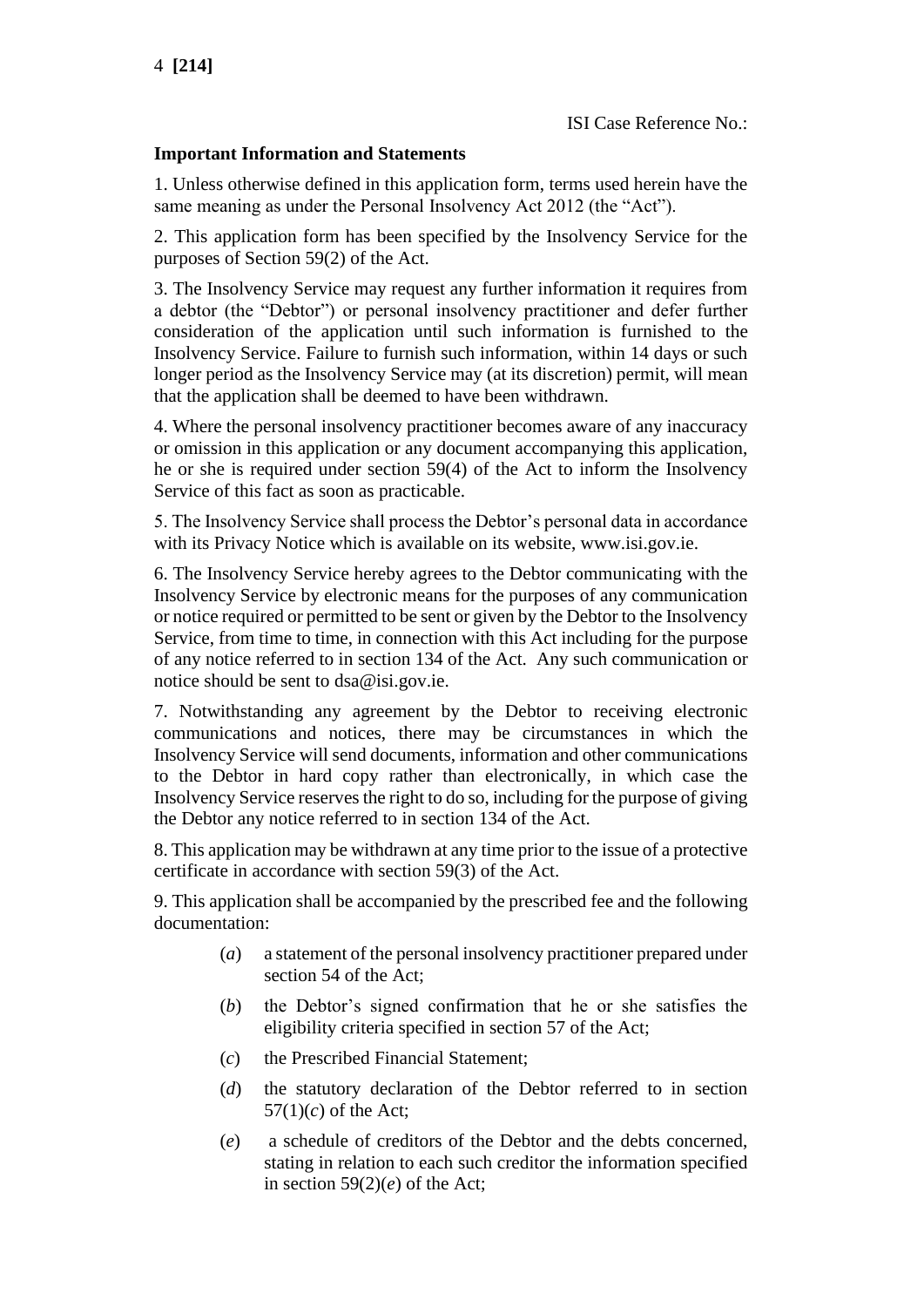- (*f*) the Debtor's written consent to the disclosure and processing of his or her personal data of the Debtor as specified in section 59(2)(*f*) of the Act;
- (*g*) the Debtor's written consent to the making of any enquiry under section 60 of the Act relating to the Debtor by the Insolvency Service;
- (*h*) such other documentation as may be requested in this application.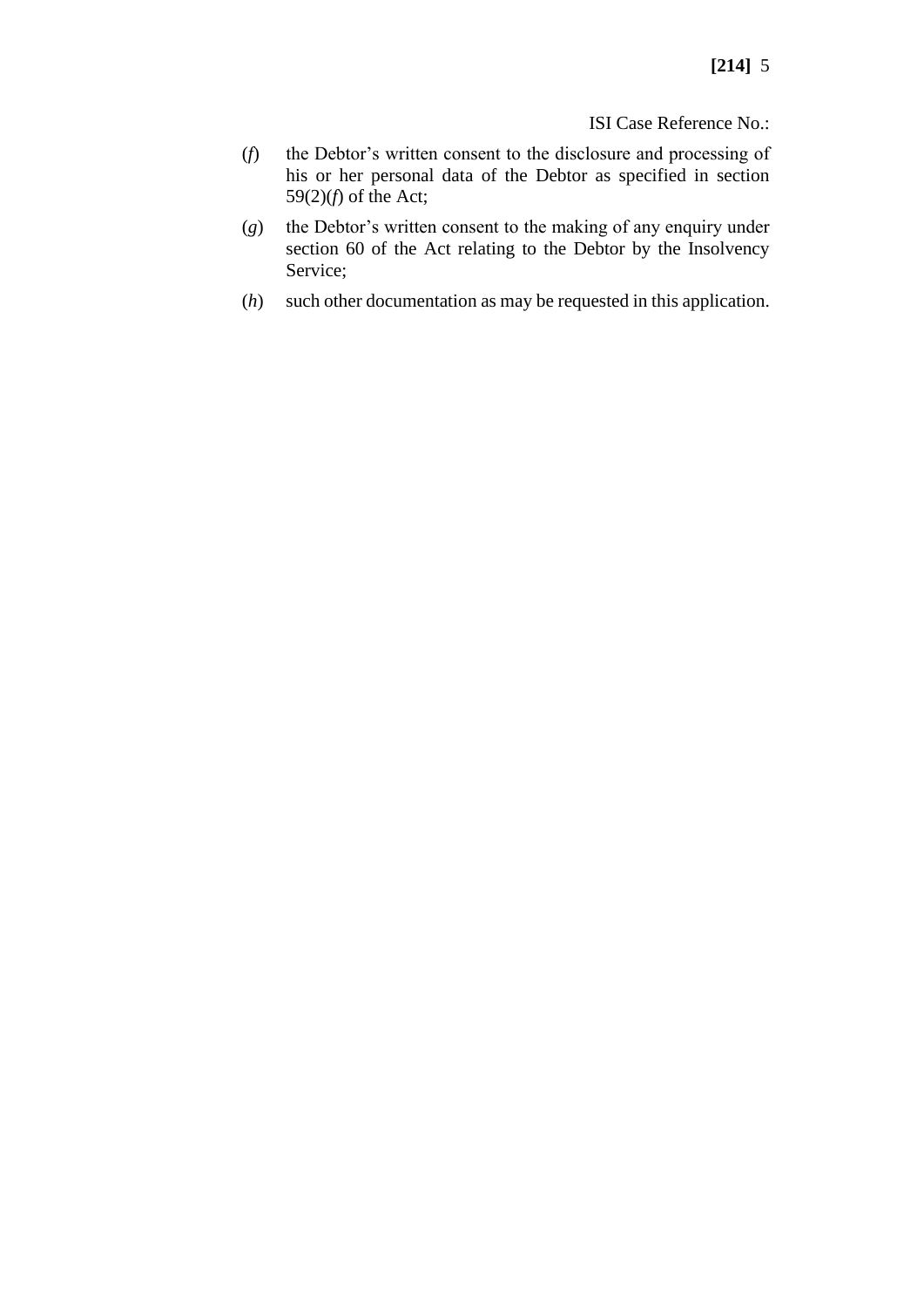# **Application Form**

| <b>Application Questions</b>                                                                                                                                                                                                               |                     |                     |
|--------------------------------------------------------------------------------------------------------------------------------------------------------------------------------------------------------------------------------------------|---------------------|---------------------|
| Is this an individual application or a<br>joint application?                                                                                                                                                                               | $Yes \sqcap$        | $\mathrm{No}\ \Box$ |
| If this is a joint application each<br>Debtor must complete the "Debtor's<br>Details" sections.                                                                                                                                            |                     |                     |
| Are the total liabilities of the Debtor $\Gamma$ Yes $\Gamma$<br>determined on the basis of the<br>Prescribed Financial<br><b>Statement</b><br>completed by the Debtor in respect of<br>application in excess<br>this<br>of<br>€2,500,000? |                     | No <sub>1</sub>     |
| Have 25% or more of the Debtor's<br>debts (other than excluded debts and<br>secured debts) been incurred during<br>the period of 6 months ending on the<br>date of this application?                                                       | $\Gamma$ Yes $\Box$ | No <sub>□</sub>     |

#### **(DEBTOR'S DETAILS sections to be completed by all debtors in the case of a joint application)**

| <b>DEBTOR'S DETAILS - Initial Information</b>                                                                                                                                              |              |           |
|--------------------------------------------------------------------------------------------------------------------------------------------------------------------------------------------|--------------|-----------|
| Has the Debtor received advice from $\vert$ Yes $\vert$<br>the personal insolvency practitioner on<br>the matters set out in section 52 of the<br>Act?                                     |              | No $\Box$ |
| Was the advice referred to in section $\vert$ Yes $\vert$<br>$52(1)(c)$ of the Act confirmed in<br>writing by the personal insolvency<br>practitioner to the Debtor?                       |              | No $\Box$ |
| the Debtor instructed the<br>Has.<br>personal insolvency practitioner in<br>writing to make a proposal for a Debt<br>Settlement Arrangement in<br>accordance with Chapter 3 of the<br>Act? | $Yes \sqcap$ | No $\Box$ |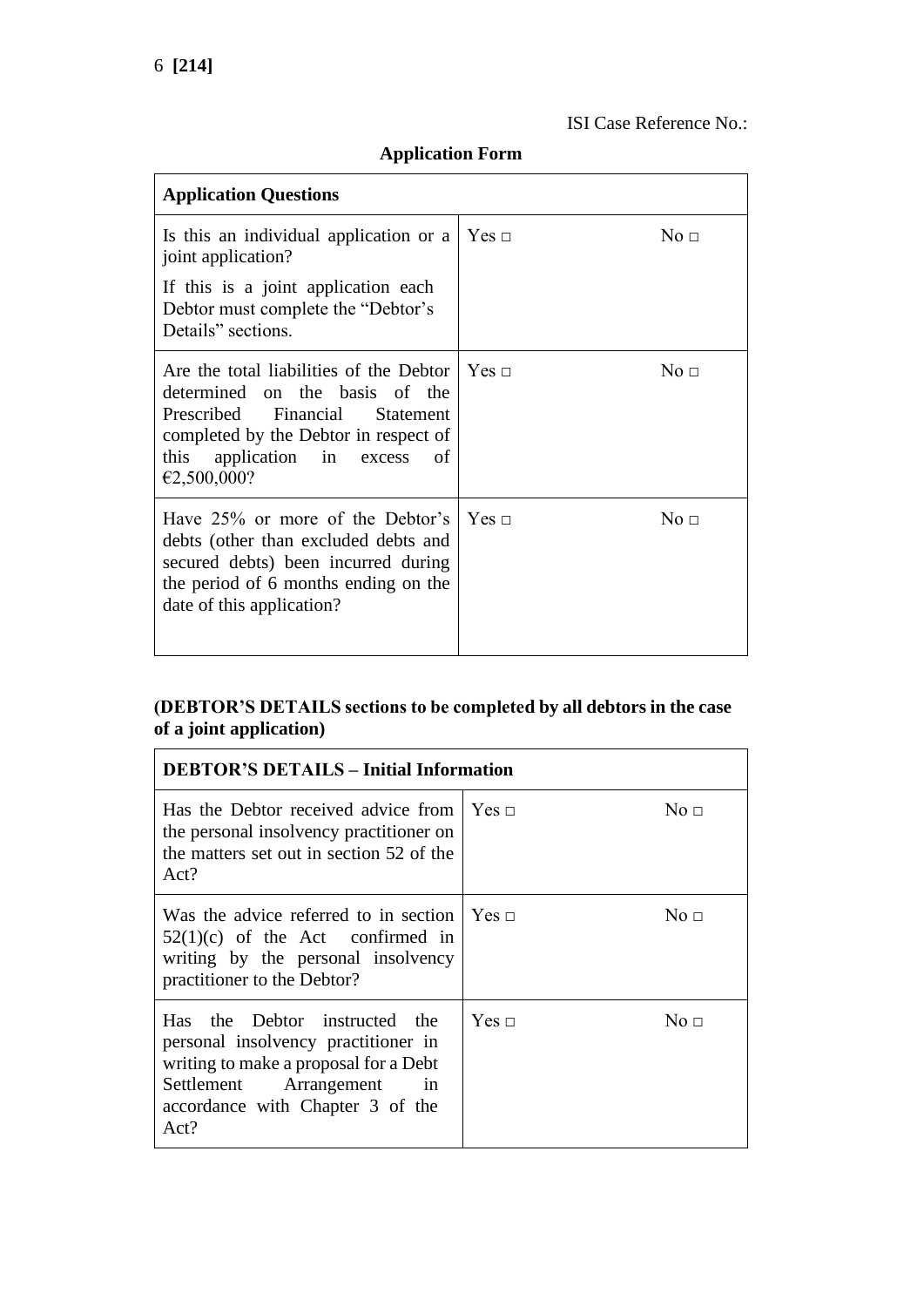# **[214]** 7

| Does the Debtor agree to receiving<br>by electronic means communications<br>or notices required or permitted to be<br>sent or given to the Debtor by the<br>Insolvency Service, from time to<br>time, in connection with the Act or<br>related rules of court?<br>Electronic communications or notices will be sent to the<br>Debtor's email address provided in this application<br>form.                                                                                                                                                                                                                | $Yes \sqcap$ | No $\Box$       |
|-----------------------------------------------------------------------------------------------------------------------------------------------------------------------------------------------------------------------------------------------------------------------------------------------------------------------------------------------------------------------------------------------------------------------------------------------------------------------------------------------------------------------------------------------------------------------------------------------------------|--------------|-----------------|
| The Courts Service may wish to<br>communicate with the Debtor, from<br>time to time, by electronic means in<br>connection with the Act or related<br>rules of court. If such circumstances<br>arise, does the Debtor agree to<br>receiving by electronic<br>means<br>communications or notices required<br>or permitted to be sent or given to the<br>Debtor by the Courts Service in<br>connection with the Act or related<br>rules of court?<br>Electronic communications or notices will be sent to the<br>Debtor's email address and/or mobile telephone number<br>provided in this application form. | $Yes \sqcap$ | No <sub>1</sub> |

| <b>DEBTOR'S DETAILS - Personal Details</b>                       |                                 |  |
|------------------------------------------------------------------|---------------------------------|--|
| Surname:                                                         |                                 |  |
| First name:                                                      |                                 |  |
| appears on birth<br>Name as it<br>certificate:                   |                                 |  |
|                                                                  | $Yes \sqcap$<br>No <sub>1</sub> |  |
| Is the Debtor or has the Debtor been<br>known by any other name? |                                 |  |
| If yes, please supply name $(s)$ :                               | Name(s):                        |  |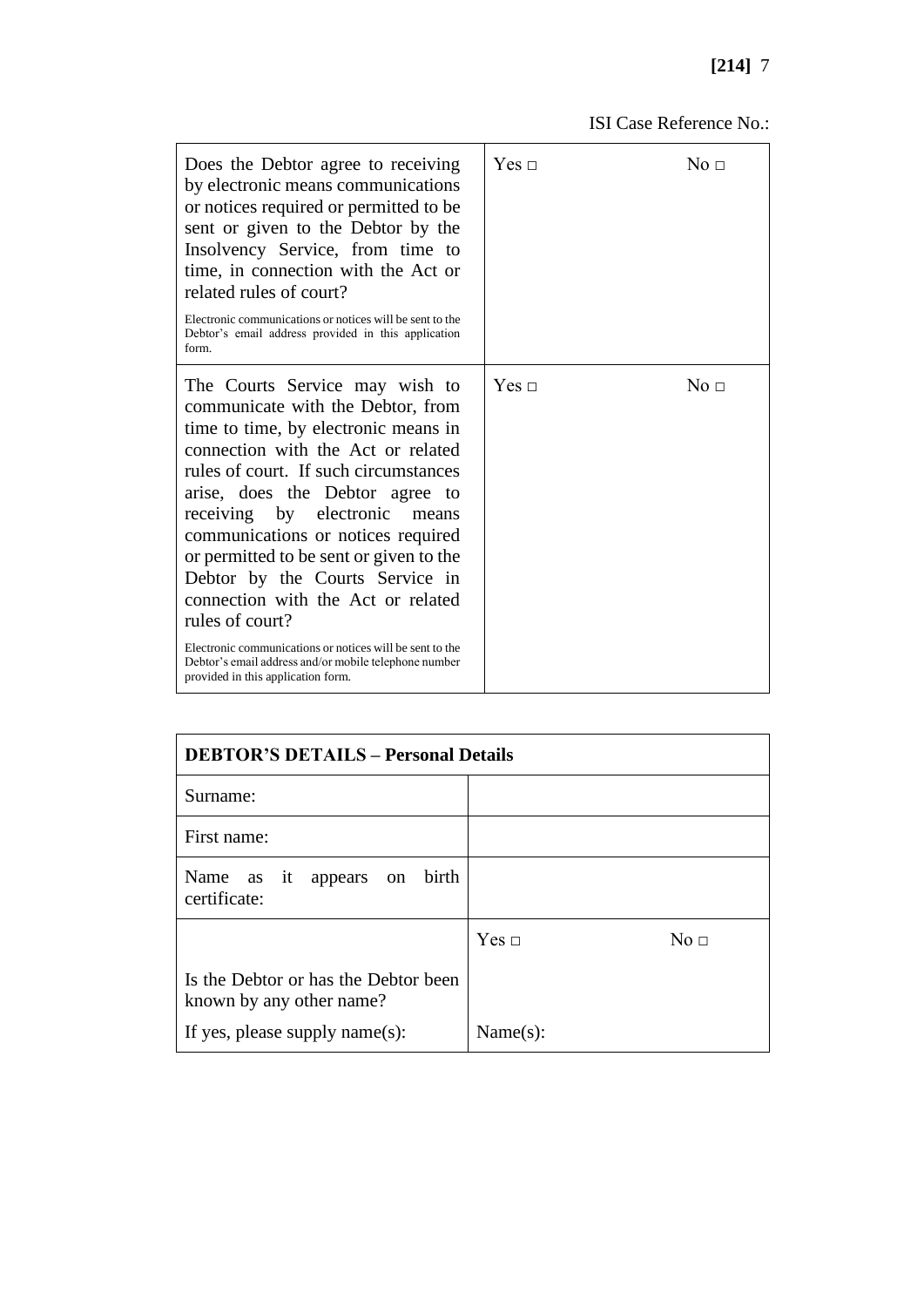| Title:*                  | Mr                                                                                        |
|--------------------------|-------------------------------------------------------------------------------------------|
|                          | <b>Mrs</b>                                                                                |
|                          | <b>Miss</b>                                                                               |
|                          | Ms                                                                                        |
|                          | Other (please specify)                                                                    |
| Gender:*                 | Male                                                                                      |
|                          | Female                                                                                    |
|                          | Other                                                                                     |
| PPS number:              |                                                                                           |
| Date of birth:           |                                                                                           |
| Country of birth:        |                                                                                           |
| Nationality:             |                                                                                           |
| Current Marital status:* | Single (never married)                                                                    |
|                          | Married (first marriage, no previous annulment)<br>Married (following previous annulment) |
|                          | Re-married (following death of spouse)                                                    |
|                          | Re-married (following divorce/annulment)                                                  |
|                          | Civil partnership                                                                         |
|                          | Separated<br>Divorced                                                                     |
|                          | Widow/Widower                                                                             |
|                          |                                                                                           |
| <b>Current Address:</b>  |                                                                                           |
| Home telephone number:   |                                                                                           |
| Mobile telephone number: |                                                                                           |
| Email address:           |                                                                                           |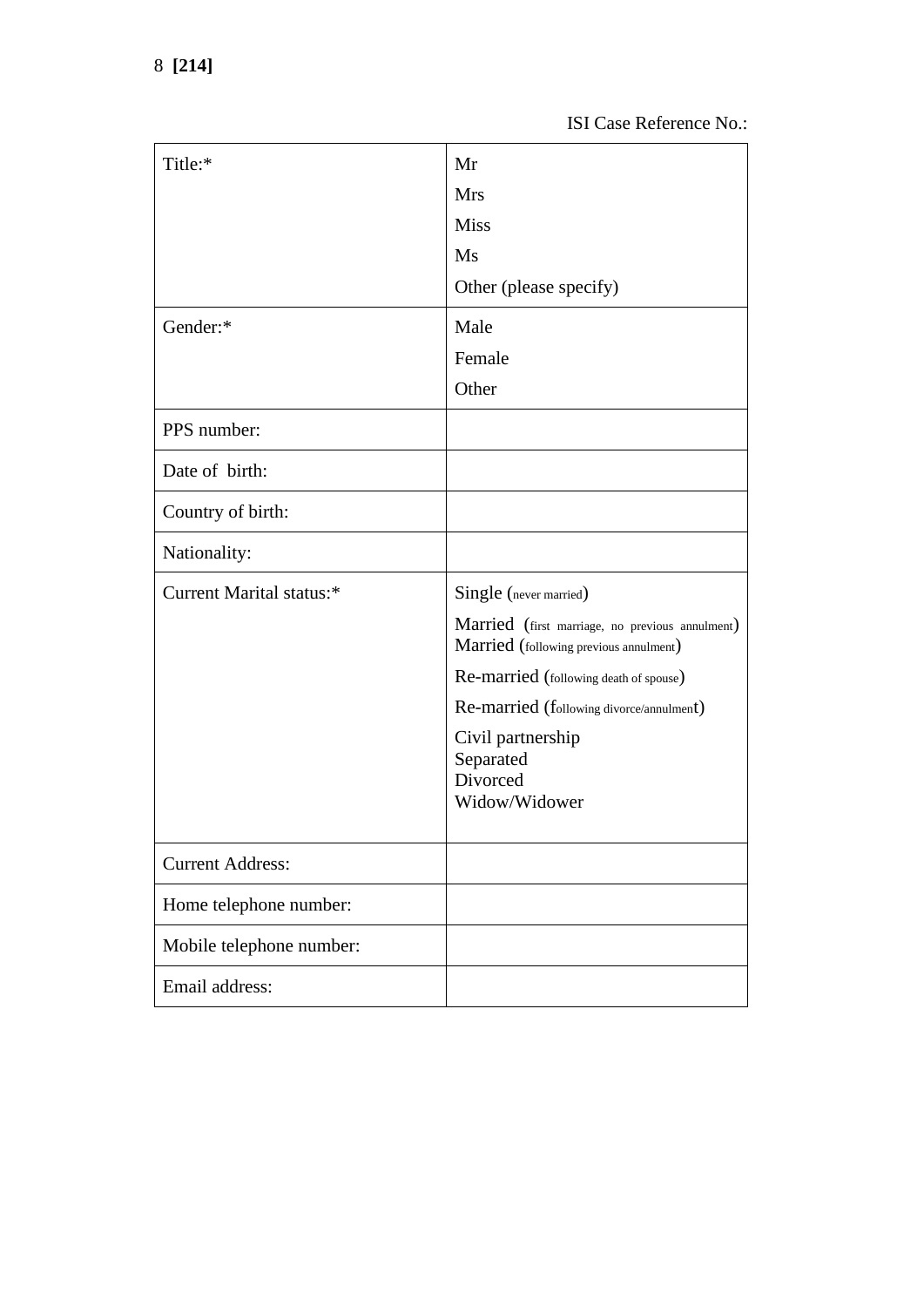| <b>DEBTOR'S DETAILS - Previous Addresses</b>                      |                          |           |
|-------------------------------------------------------------------|--------------------------|-----------|
| Has the Debtor had any previous<br>addresses in the last 5 years? | Yes ⊡                    | No $\Box$ |
|                                                                   | Address(es):             |           |
| If yes, please supply address(es):                                | Start date and end date: |           |

| <b>DEBTOR'S DETAILS - Employment Status</b>                                        |                        |  |
|------------------------------------------------------------------------------------|------------------------|--|
| What<br>the<br>Debtor's<br>is<br>current                                           | Employed               |  |
| employment status?*                                                                | Self-employed/Trading  |  |
|                                                                                    | Unemployed             |  |
|                                                                                    | Retired                |  |
|                                                                                    | Student                |  |
|                                                                                    | Housewife/husband      |  |
|                                                                                    | Other (please specify) |  |
| If "Employed" is chosen, the following<br>questions must be answered:              |                        |  |
| Occupation:                                                                        |                        |  |
| Name of employer:                                                                  |                        |  |
| Address of employer:                                                               |                        |  |
| Length of Service with employer:                                                   |                        |  |
| Please specify in years and months                                                 |                        |  |
| If "Self-employed/Trading" is chosen, the<br>following questions must be answered: |                        |  |
| Occupation:                                                                        |                        |  |
| Type of Business:                                                                  |                        |  |
| Trading/Business Name:                                                             |                        |  |
| <b>Address of Business:</b>                                                        |                        |  |
|                                                                                    |                        |  |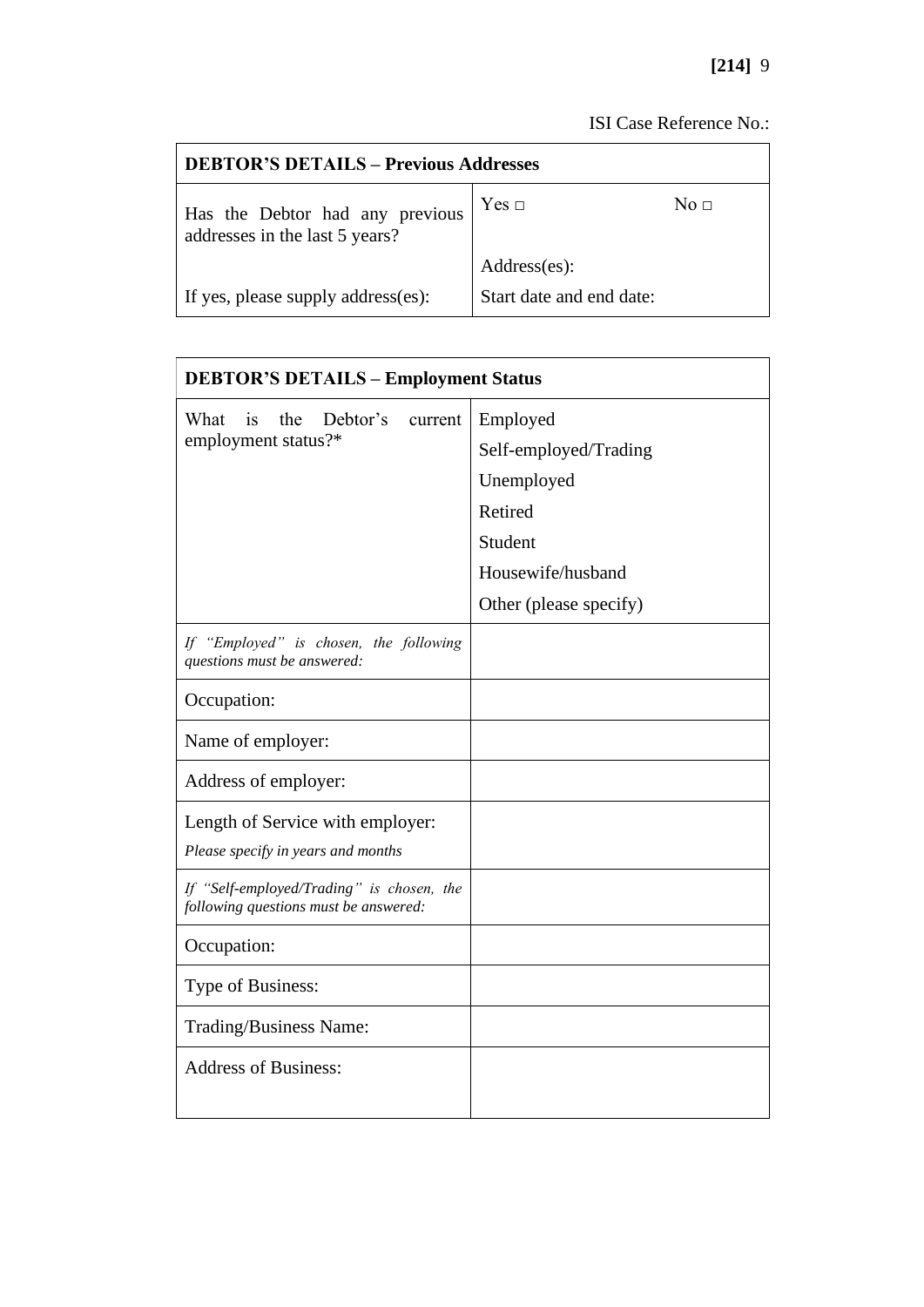| Was/Is the business registered for<br>VAT. If yes, please supply VAT<br>number:                              | Yes ⊡<br>VAT number:        | No $\Box$   |
|--------------------------------------------------------------------------------------------------------------|-----------------------------|-------------|
| Is the Debtor a sole trader?<br>If not, what is the percentage of the<br>Debtor's ownership of the business? | $Yes \sqcap$<br>Percentage: | No $\sqcap$ |
| When did the business start trading?<br>Please specify a year and month.                                     |                             |             |

| <b>DEBTOR'S DETAILS - Previous Businesses</b>                                                                                                                                                                       |                                               |           |
|---------------------------------------------------------------------------------------------------------------------------------------------------------------------------------------------------------------------|-----------------------------------------------|-----------|
| Has the Debtor ever carried on a<br>business, other than that referred to in<br>the Employment Status section above,<br>under a trading/business name or any<br>other name other than the Debtor's<br>current name? | $Yes \sqcap$<br>$Name(s)$ and $Address(es)$ : | No $\Box$ |
| If yes, please supply all previous<br>$name(s)$ and address(es)                                                                                                                                                     | Start date and end date:                      |           |

| <b>DEBTOR'S DETAILS – Insolvency Status</b>                                                                                       |       |                     |
|-----------------------------------------------------------------------------------------------------------------------------------|-------|---------------------|
| the Debtor an undischarged<br>Is.<br>bankrupt?                                                                                    | Yes ⊡ | $\mathrm{No}\ \Box$ |
| Is the Debtor a discharged bankrupt<br>subject to a bankruptcy payment<br>order?                                                  | Yes ⊡ | $\mathrm{No}\ \Box$ |
| Is the Debtor a person who is a $\text{Yes } \square$<br>specified debtor as respects a Debt<br>Relief Notice which is in effect? |       | $\mathrm{No}\ \Box$ |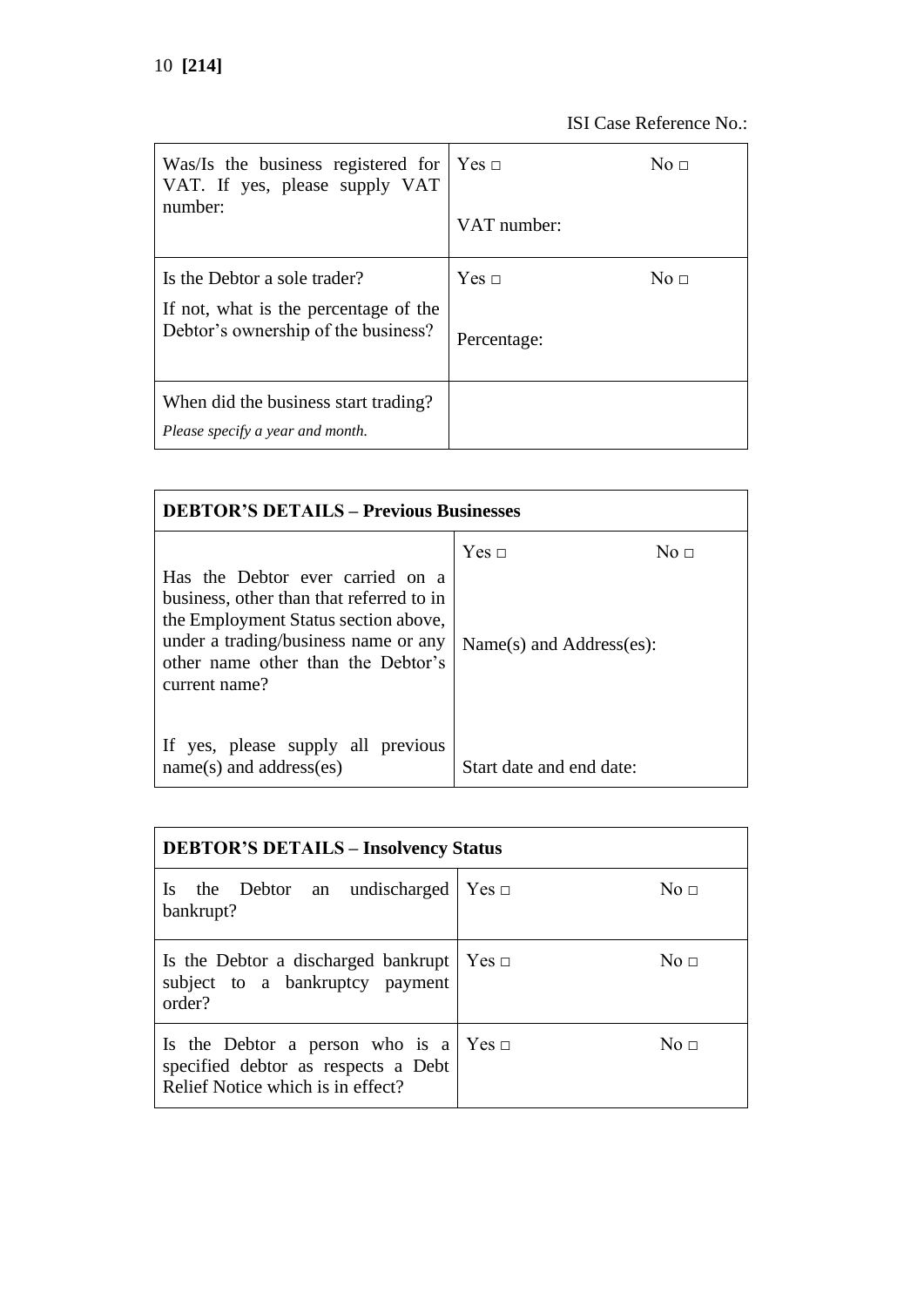| Is the Debtor a person who, as a debtor, $\vert$ Yes $\vert$<br>is subject to a Personal Insolvency<br>Arrangement which is in effect?                                   | No $\Box$   |
|--------------------------------------------------------------------------------------------------------------------------------------------------------------------------|-------------|
| Is the Debtor a person who, as a debtor, $\vert$ Yes $\vert$<br>subject to an arrangement under the<br>control of the court under Part IV of<br>the Bankruptcy Act 1988? | No $\sqcap$ |

| <b>DEBTOR'S DETAILS - Prior Insolvency Processes</b>                                                                                                                  |              |                     |
|-----------------------------------------------------------------------------------------------------------------------------------------------------------------------|--------------|---------------------|
| Has the Debtor been the subject of a<br>protective certificate issued under<br>section 61 of the Act less than 12<br>months prior to the date of this<br>application? | Yes ⊡        | No <sub>□</sub>     |
| Has the Debtor had his or her debts<br>discharged pursuant to section $46(1)$ of<br>the Act less than 3 years prior to the<br>date of this application?               | $Yes \sqcap$ | $\mathrm{No}\ \Box$ |
| Has the Debtor had his or her debts<br>discharged pursuant to a Personal<br>Insolvency Arrangement less than 5<br>years prior to the date of this<br>application?     | $Yes \sqcap$ | No <sub>1</sub>     |
| Has the Debtor been discharged from<br>bankruptcy less than 5 years prior to<br>the date of this application?                                                         | Yes ⊡        | No $\Box$           |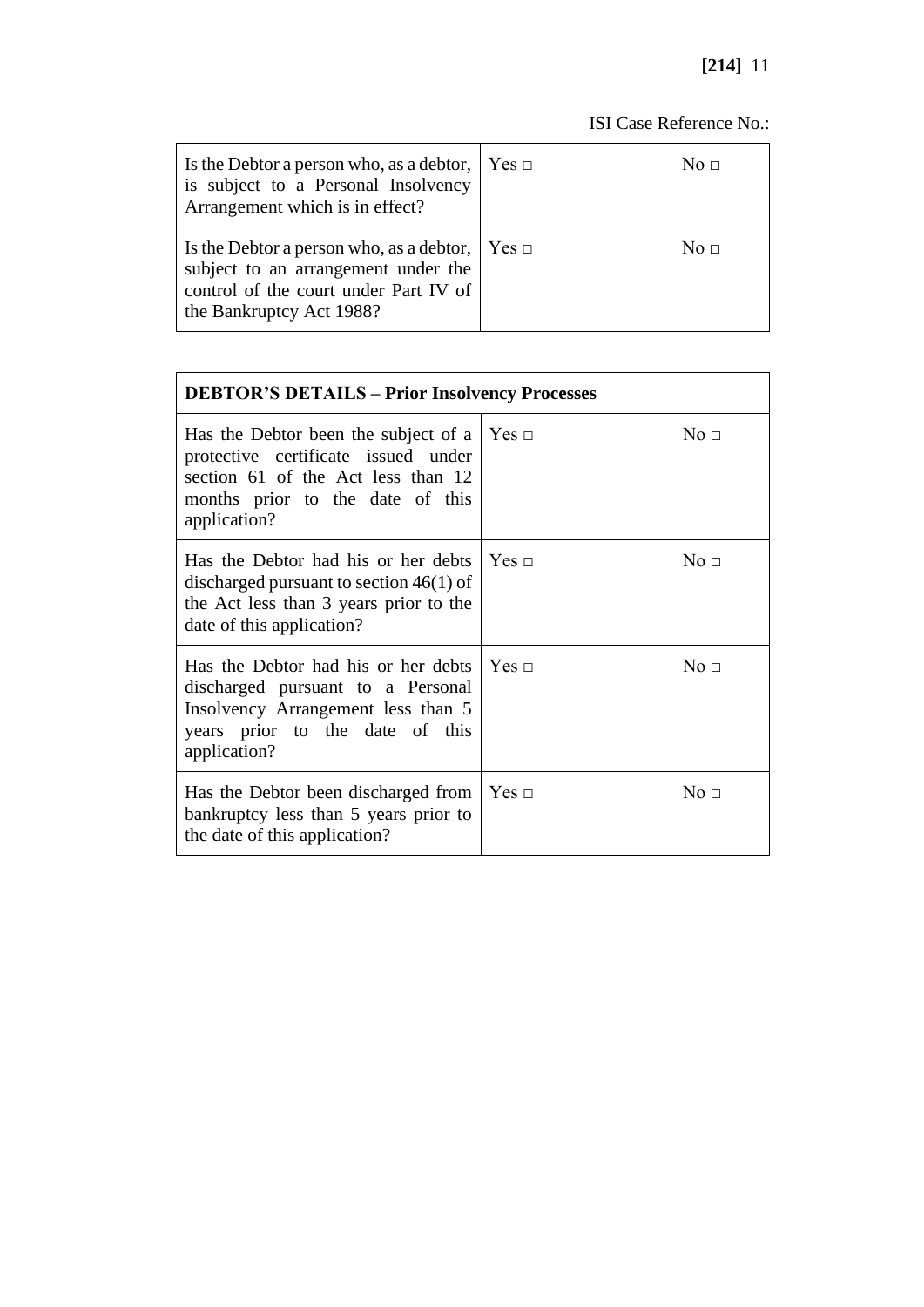| Has the appropriate court made an<br>order referred to in section $57(2)$ of the<br>Act stating that it is satisfied that the<br>current insolvency of the Debtor arises<br>reason of exceptional<br>by<br>circumstances or other factors which<br>are substantially outside the control of<br>the Debtor and that it would be just to<br>permit the Debtor to make a proposal<br>for a Debt Settlement Arrangement?<br>If yes, please provide a copy of the<br>order with this application.<br>Only to be asked if any of the previous four<br>questions are answered in the positive | Yes ⊡ | $\mathrm{No}\ \Box$ |
|----------------------------------------------------------------------------------------------------------------------------------------------------------------------------------------------------------------------------------------------------------------------------------------------------------------------------------------------------------------------------------------------------------------------------------------------------------------------------------------------------------------------------------------------------------------------------------------|-------|---------------------|
| Has the Debtor ever entered into a<br>Debt Settlement Arrangement?                                                                                                                                                                                                                                                                                                                                                                                                                                                                                                                     | Yes ⊡ | $\mathrm{No}\ \Box$ |

| <b>DEBTOR'S DETAILS – Other Eligibility Criteria</b>                                                                                                                                                                      |                                                                   |
|---------------------------------------------------------------------------------------------------------------------------------------------------------------------------------------------------------------------------|-------------------------------------------------------------------|
| Is the Debtor domiciled in the State, or<br>within one year before the date of this<br>application, has the Debtor ordinarily<br>resided in the State, or<br>(i)<br>had a place of business in the<br>(ii)<br>State $?^*$ | $Yes \sqcap No \sqcap$<br>Domiciled<br>Resided<br><b>Business</b> |
| Is the Debtor insolvent within the<br>meaning of the Act?                                                                                                                                                                 | $Yes \sqcap No \sqcap$                                            |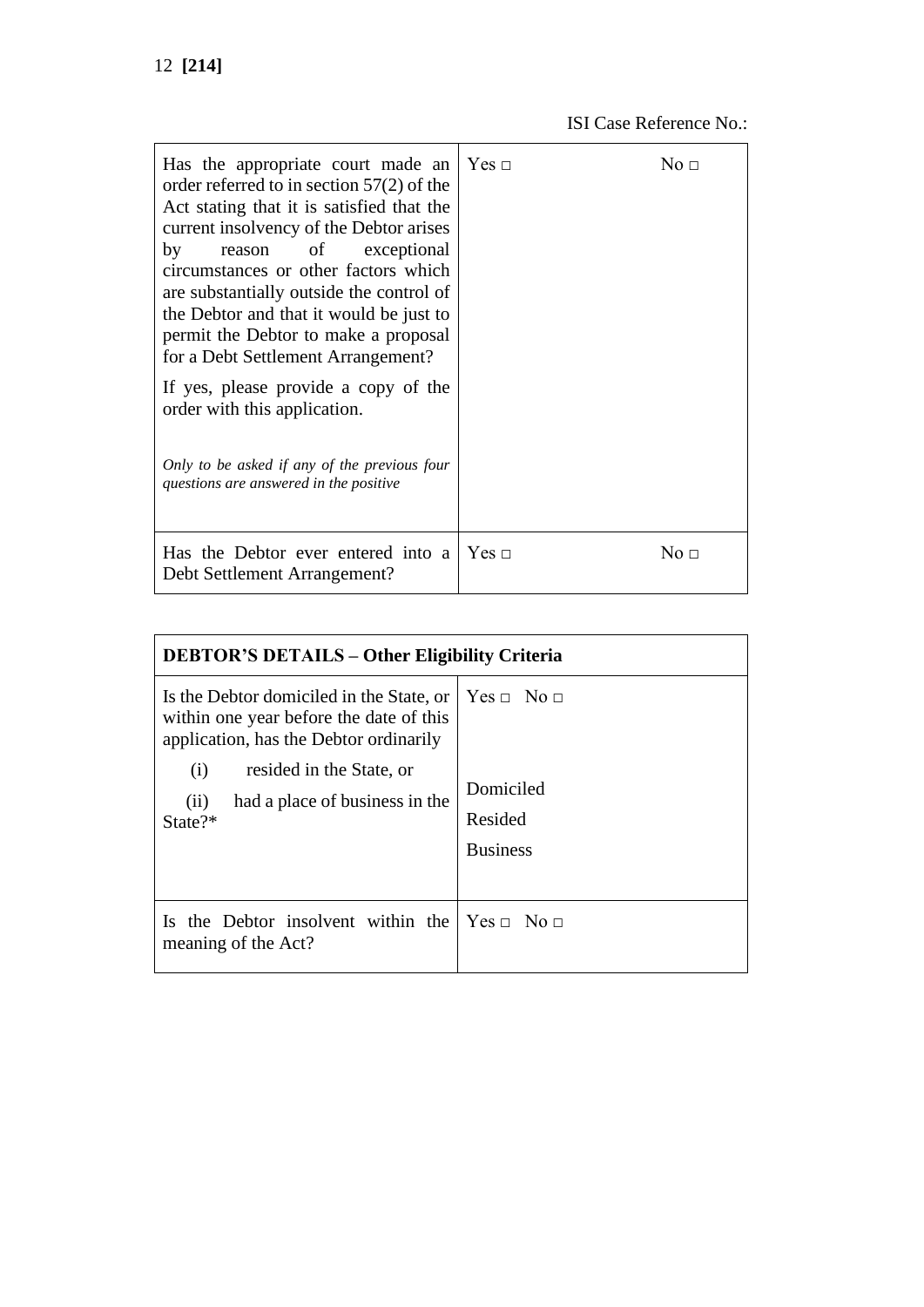| <b>REASONABLE LIVING EXPENSES</b>                                                                                                                                                                                                                                                                                    |                                            |                 |
|----------------------------------------------------------------------------------------------------------------------------------------------------------------------------------------------------------------------------------------------------------------------------------------------------------------------|--------------------------------------------|-----------------|
| For the purposes of calculating the<br>monthly total set costs under the<br>guidelines on a reasonable standard<br>of living and reasonable living<br>expenses issued under Section 23 of<br>the Act (the "Reasonable Living<br>Expenses Guidelines", is this a one<br>adult household or a two adult<br>household?* | One adult household<br>Two adult household |                 |
| Does the Debtor have any dependent<br>children (under 19 years of age) living<br>with him or her?<br>If yes, complete - Reasonable Living Expenses<br>- Children                                                                                                                                                     | Yes ⊡                                      | No <sub>1</sub> |
| Does the Debtor own a motor<br>vehicle?                                                                                                                                                                                                                                                                              | Yes ⊡                                      | No <sub>1</sub> |
| If yes, does the Debtor require a<br>motor vehicle?                                                                                                                                                                                                                                                                  | Yes ⊡                                      | No <sub>□</sub> |
| The monthly total set costs under the<br>Living<br>Reasonable<br>Expenses<br>Guidelines for the Debtor's typical<br>household are:                                                                                                                                                                                   |                                            |                 |
| Does the Debtor have any childcare<br>costs?                                                                                                                                                                                                                                                                         | Yes ⊡                                      | No <sub>□</sub> |
| If yes, please give the monthly<br>expenditure amount assessed to be<br>reasonable<br>by<br>the<br>personal<br>insolvency practitioner<br>in<br>accordance with the Reasonable<br>Living Expenses Guidelines?                                                                                                        | Monthly amount: $\epsilon$                 |                 |
| How much is the Debtor's monthly<br>rent, mortgage repayment or other<br>accommodation costs assessed to be<br>reasonable<br>by the personal<br>insolvency practitioner<br>in<br>accordance with the Reasonable<br>Living Expenses Guidelines?                                                                       | €                                          |                 |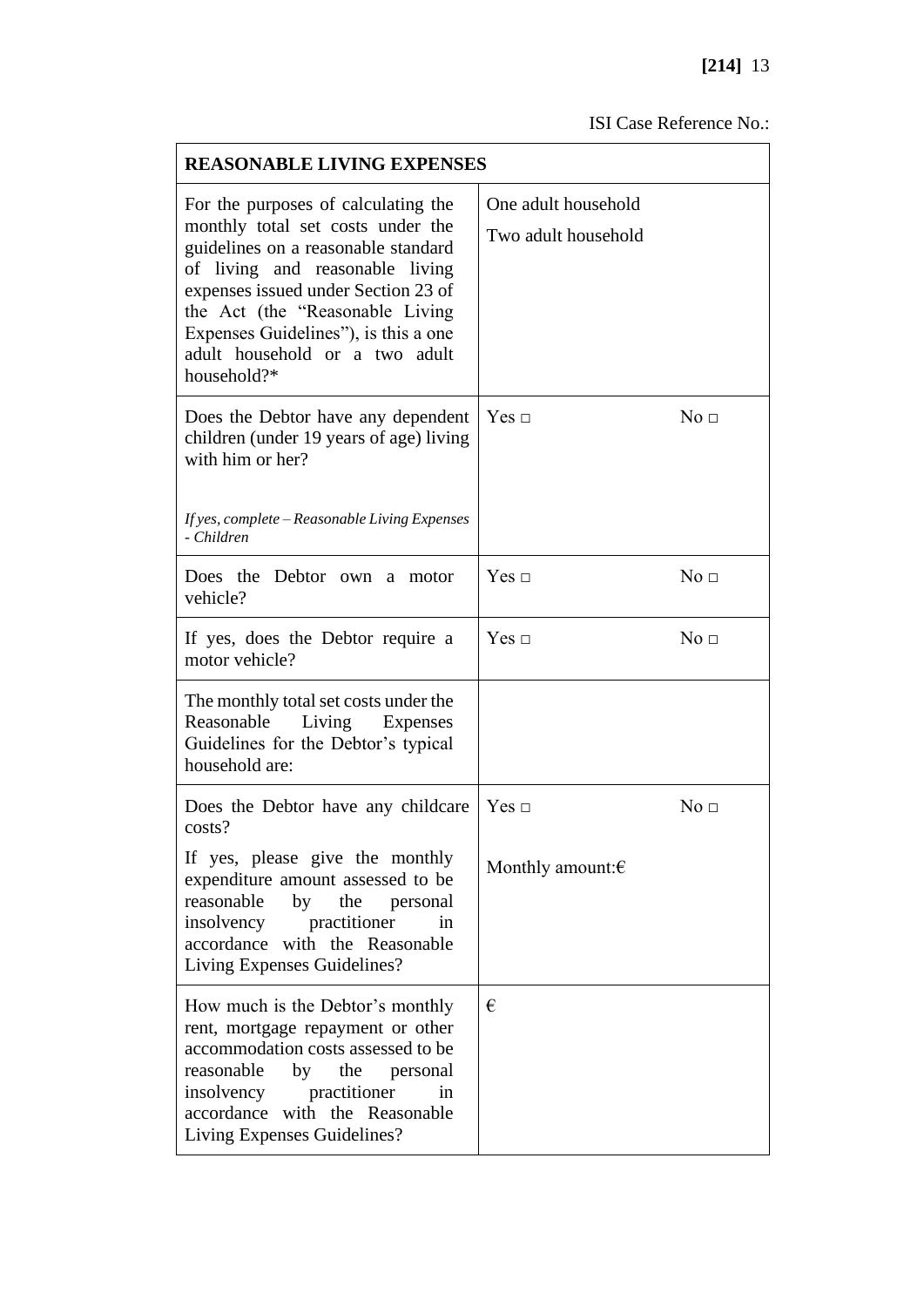| Does the Debtor have any expenditure<br>in relation to special circumstances,<br>which is required to be taken into<br>account when calculating his or her<br>reasonable living expenses?<br>If yes, complete - Reasonable Living Expenses<br>- Special Circumstances | $Yes \sqcap$                | No <sub>□</sub> |
|-----------------------------------------------------------------------------------------------------------------------------------------------------------------------------------------------------------------------------------------------------------------------|-----------------------------|-----------------|
| In the case of a two adult household,<br>the<br>Debtor<br>rebutted<br>has<br>the<br>presumption of an equal split of the<br>reasonable living expenses between<br>them?                                                                                               | Yes $\Box$                  | No $\Box$       |
| What percentage of the Debtor's<br>household reasonable living expenses<br>should be attributed to the Debtor?                                                                                                                                                        | Yes $\sqcap$<br>Percentage: | No <sub>1</sub> |
| Does the Debtor have any expenditure<br>in relation to Home Insurance and/or<br>Motor Vehicle Insurance, which is<br>required to be taken into account when<br>calculating his or her reasonable living<br>expenses?                                                  | $Yes \sqcap$                | No <sub>□</sub> |
| If yes, complete - Reasonable Living Expenses<br>- Home and Motor Vehicle Insurances                                                                                                                                                                                  |                             |                 |
| The<br>Debtor's<br>reasonable<br>living<br>expenses are:                                                                                                                                                                                                              | €                           |                 |

| <b>REASONABLE LIVING EXPENSES – Children</b>                                                                                             |                                                   |  |
|------------------------------------------------------------------------------------------------------------------------------------------|---------------------------------------------------|--|
| For the purposes of calculating the<br>Debtor's reasonable living expenses                                                               | Infant $(0-2)$<br>Pre-school $(3)$                |  |
| under the Reasonable Living<br>Expenses Guidelines, which of the<br>following age categories does the<br>Debtor's child(ren) fall into?* | Primary school (4-11)<br>Secondary school (12-18) |  |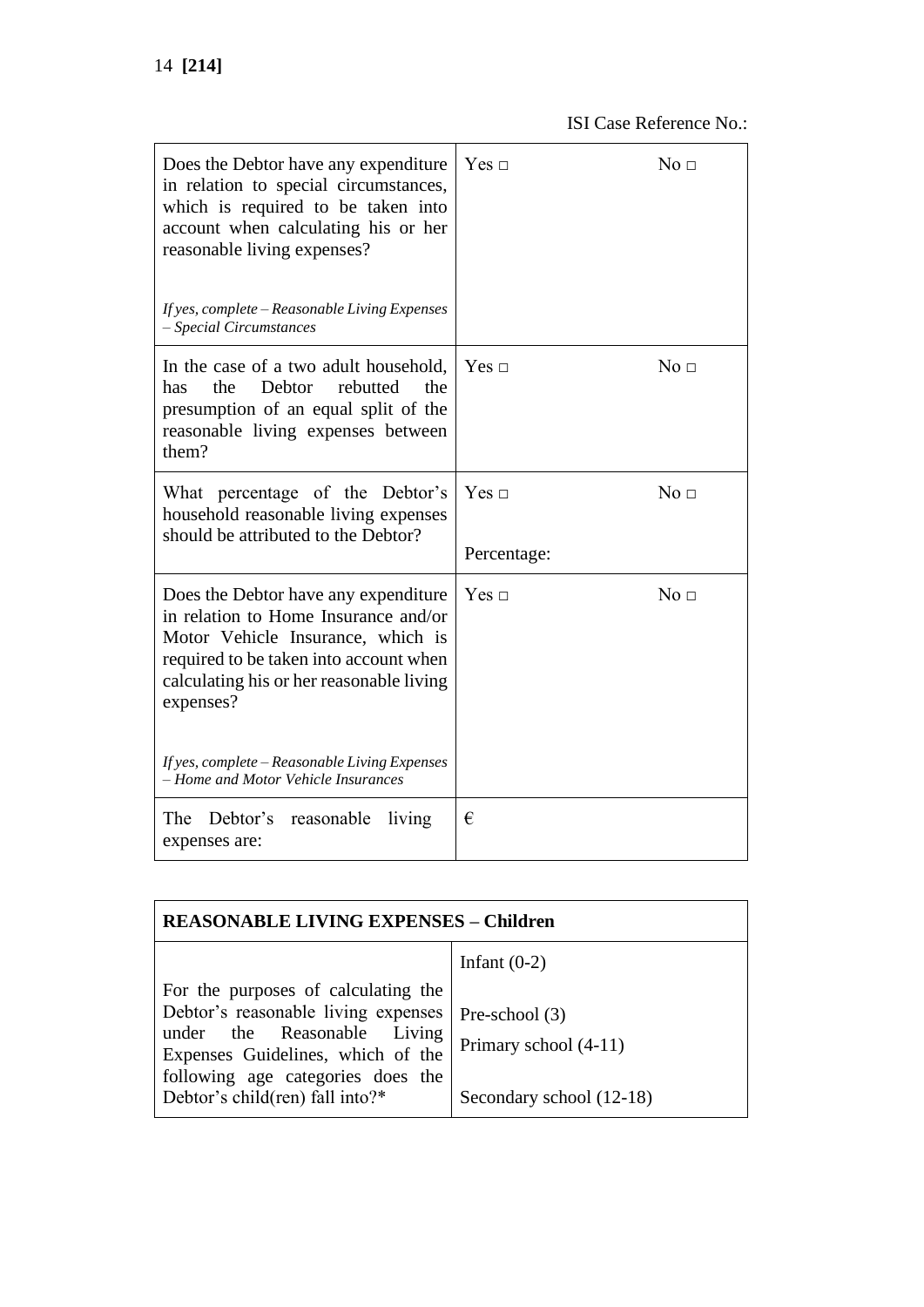| <b>REASONABLE LIVING EXPENSES - Special Circumstances</b>         |                    |  |
|-------------------------------------------------------------------|--------------------|--|
| Please give the monthly expenditure<br>amount and details of this | Amount: $\epsilon$ |  |
| expenditure.                                                      | Comments:          |  |

# **REASONABLE LIVING EXPENSES – Home and Motor Vehicle Insurances**

| Please give the monthly expenditure<br>amount and details of this Comments: | Amount: $\epsilon$ |
|-----------------------------------------------------------------------------|--------------------|
| expenditure.                                                                |                    |

| <b>JURISDICTION</b>                 |                                                                                    |
|-------------------------------------|------------------------------------------------------------------------------------|
|                                     |                                                                                    |
| With reference to section $5(2)$ of |                                                                                    |
| the Act, please specify relevant    |                                                                                    |
| County of the Debtor?               |                                                                                    |
| Circuit Court:                      |                                                                                    |
| Reason for specifying County:*      | Debtor residing at the time of this<br>application.                                |
|                                     | Debtor resided within one year of the<br>time of this application.                 |
|                                     | Debtor has a place of business at the<br>time of this application.                 |
|                                     | Debtor had a place of business within<br>one year of the time of this application. |

| Signature of Debtor:    |  |
|-------------------------|--|
| Printed Name of Debtor: |  |
| Date:                   |  |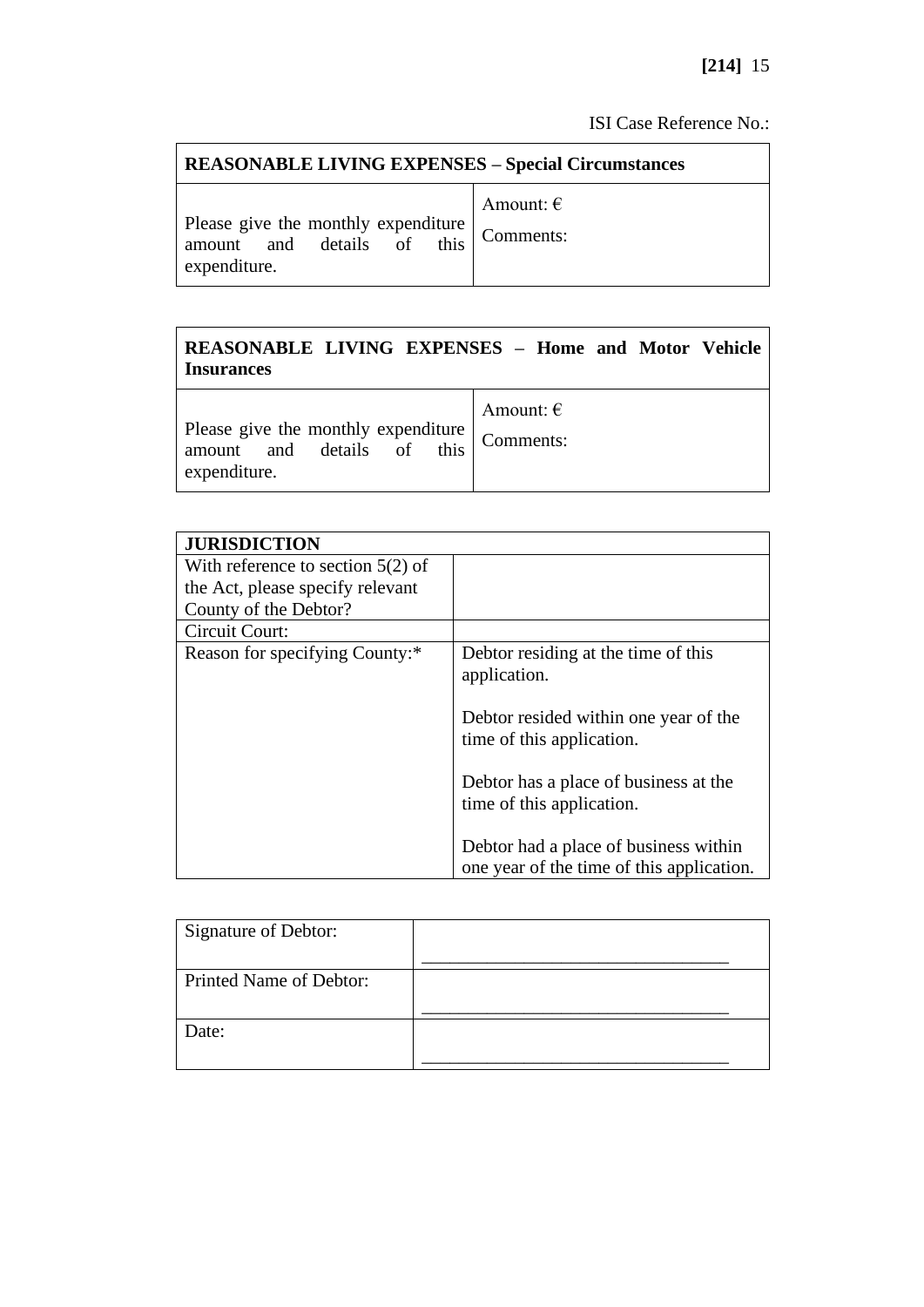Note: This document will be completed in electronic format on such electronic platform that the Insolvency Service may from time to time make available or otherwise specify for such purpose, following which, the information will be processed into an output format which may be in electronic form or printed on paper. Where any item in this document is completed to the effect of 'no', or any item in this document is not completed, that information may not appear on such output format and any person reviewing the output format should proceed on the basis that, where the output format does not refer to such information, the relevant item was either completed by selecting 'no' or the relevant item was not applicable in that instance. In this document, where an asterisk (\*) is used and a choice is provided of the appropriate response, the response selected will appear in the output format. This note will not appear on the output format.



GIVEN under the seal of the Insolvency Service of Ireland, 29 April, 2022.

MICHAEL MCNAUGHTON, Director of the Insolvency Service of Ireland.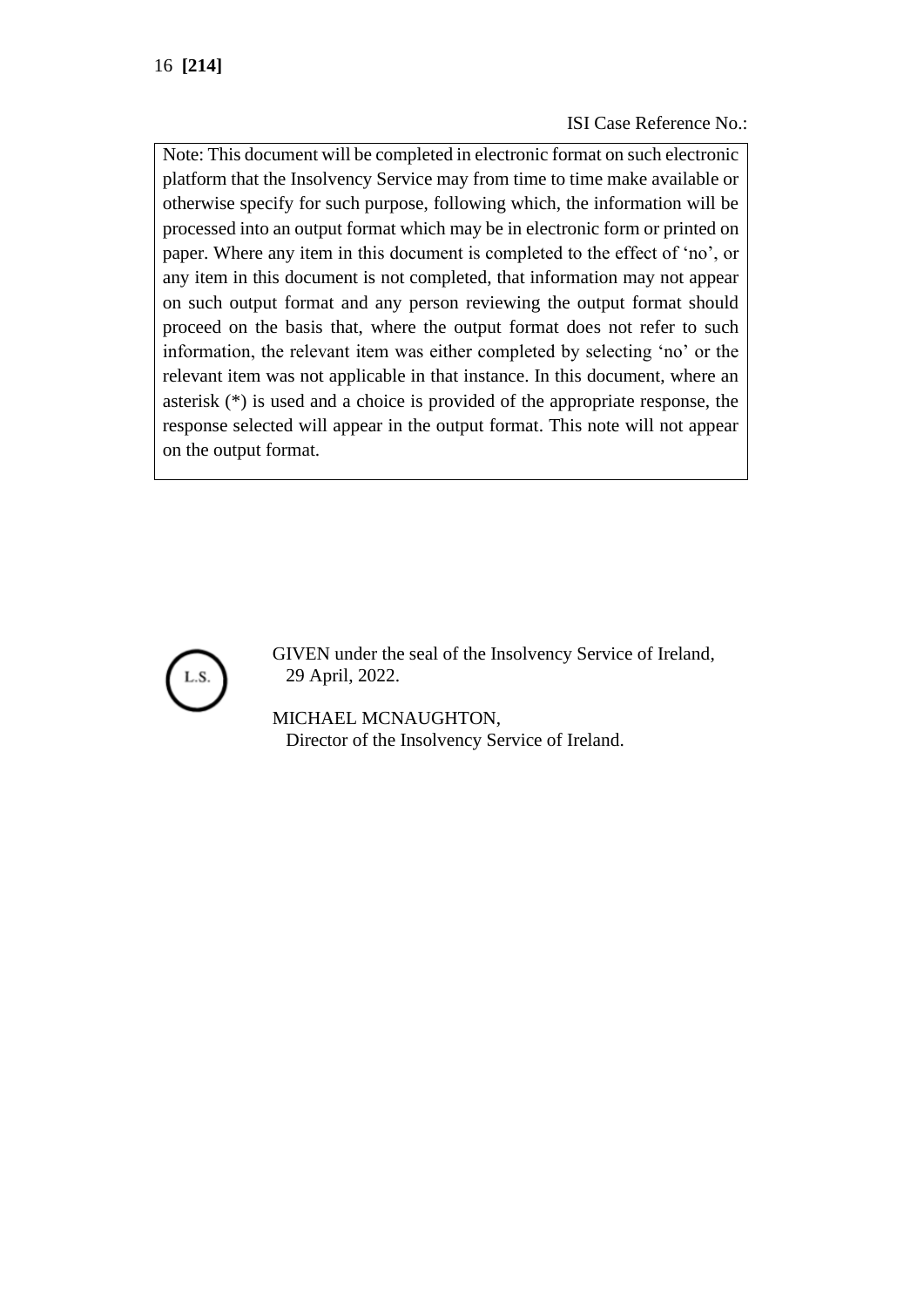#### EXPLANATORY NOTE

#### (*This note is not part of the Instrument and does not purport to be a legal interpretation*)

These Regulations prescribe the form to be used when making an application to the Insolvency Service of Ireland for a protective certificate in respect of a proposed Debt Settlement Arrangement. These Regulations also revoke the Personal Insolvency Act 2012 (Prescribed Protective Certificate Debt Settlement Arrangement Application Form) Regulations 2013 (S.I. No. 332 of 2013).